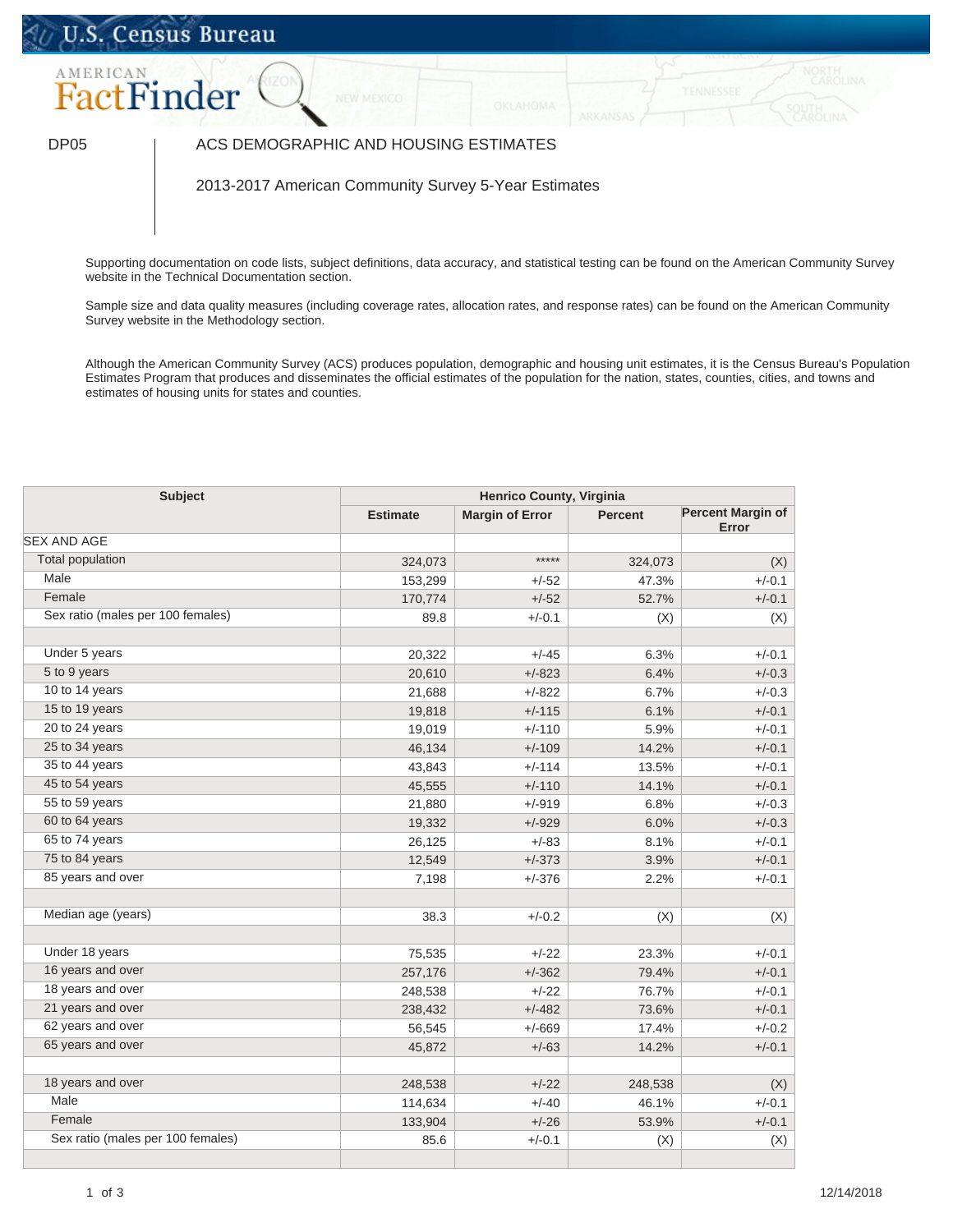| <b>Subject</b>                                               | Henrico County, Virginia |                        |                |                                   |  |
|--------------------------------------------------------------|--------------------------|------------------------|----------------|-----------------------------------|--|
|                                                              | <b>Estimate</b>          | <b>Margin of Error</b> | <b>Percent</b> | <b>Percent Margin of</b><br>Error |  |
| 65 years and over                                            | 45,872                   | $+/-63$                | 45,872         | (X)                               |  |
| Male                                                         | 18,614                   | $+/-48$                | 40.6%          | $+/-0.1$                          |  |
| Female                                                       | 27,258                   | $+/-42$                | 59.4%          | $+/-0.1$                          |  |
| Sex ratio (males per 100 females)                            | 68.3                     | $+/-0.2$               | (X)            | (X)                               |  |
|                                                              |                          |                        |                |                                   |  |
| <b>RACE</b>                                                  |                          |                        |                |                                   |  |
| <b>Total population</b>                                      | 324,073                  | *****                  | 324,073        | (X)                               |  |
| One race                                                     | 314,464                  | $+/-1,020$             | 97.0%          | $+/-0.3$                          |  |
| Two or more races                                            | 9,609                    | $+/-1,020$             | 3.0%           | $+/-0.3$                          |  |
| One race                                                     | 314,464                  | $+/-1,020$             | 97.0%          | $+/-0.3$                          |  |
| White                                                        | 186,351                  | $+/-1,011$             | 57.5%          | $+/-0.3$                          |  |
| <b>Black or African American</b>                             | 95,640                   | $+/-752$               | 29.5%          | $+/-0.2$                          |  |
| American Indian and Alaska Native                            | 608                      | $+/-169$               | 0.2%           | $+/-0.1$                          |  |
| Cherokee tribal grouping                                     | 29                       | $+/-22$                | 0.0%           | $+/-0.1$                          |  |
| Chippewa tribal grouping                                     | $\overline{0}$           | $+/-28$                | 0.0%           | $+/-0.1$                          |  |
| Navajo tribal grouping                                       | 65                       | $+/-54$                | 0.0%           | $+/-0.1$                          |  |
| Sioux tribal grouping                                        | $\mathbf{0}$             | $+/-28$                | 0.0%           | $+/-0.1$                          |  |
| Asian                                                        | 25,861                   | $+/-765$               | 8.0%           | $+/-0.2$                          |  |
| Asian Indian                                                 | 12,116                   | $+/-890$               | 3.7%           | $+/-0.3$                          |  |
| Chinese                                                      | 3,695                    | $+/-656$               | 1.1%           | $+/-0.2$                          |  |
| Filipino                                                     | 1,223                    | $+/-300$               | 0.4%           | $+/-0.1$                          |  |
| Japanese                                                     | 269                      |                        | 0.1%           | $+/-0.1$                          |  |
| Korean                                                       |                          | $+/-115$               |                |                                   |  |
| Vietnamese                                                   | 1,574                    | $+/-439$               | 0.5%           | $+/-0.1$                          |  |
| <b>Other Asian</b>                                           | 3,022                    | $+/-696$               | 0.9%           | $+/-0.2$                          |  |
|                                                              | 3,962                    | $+/-844$               | 1.2%           | $+/-0.3$                          |  |
| Native Hawaiian and Other Pacific Islander                   | 156                      | $+/-48$                | 0.0%           | $+/-0.1$                          |  |
| Native Hawaiian                                              | 37                       | $+/-35$                | 0.0%           | $+/-0.1$                          |  |
| Guamanian or Chamorro                                        | 3                        | $+/-7$                 | 0.0%           | $+/-0.1$                          |  |
| Samoan                                                       | 98                       | $+/-65$                | 0.0%           | $+/-0.1$                          |  |
| Other Pacific Islander                                       | 18                       | $+/-19$                | 0.0%           | $+/-0.1$                          |  |
| Some other race                                              | 5,848                    | $+/-1,037$             | 1.8%           | $+/-0.3$                          |  |
| Two or more races                                            | 9,609                    | $+/-1,020$             | 3.0%           | $+/-0.3$                          |  |
| White and Black or African American                          | 2,605                    | $+/-450$               | 0.8%           | $+/-0.1$                          |  |
| White and American Indian and Alaska Native                  | 937                      | $+/-177$               | 0.3%           | $+/-0.1$                          |  |
| White and Asian                                              | 2,916                    | $+/-812$               | 0.9%           | $+/-0.3$                          |  |
| Black or African American and American Indian and            | 832                      | $+/-300$               | 0.3%           | $+/-0.1$                          |  |
| Alaska Native                                                |                          |                        |                |                                   |  |
| Race alone or in combination with one or more other<br>races |                          |                        |                |                                   |  |
| <b>Total population</b>                                      | 324,073                  | *****                  | 324,073        | (X)                               |  |
| White                                                        | 194,354                  | $+/-1,557$             | 60.0%          | $+/-0.5$                          |  |
| <b>Black or African American</b>                             | 100,507                  | $+/-497$               | 31.0%          | $+/-0.2$                          |  |
| American Indian and Alaska Native                            | 3,307                    | $+/-458$               | 1.0%           | $+/-0.1$                          |  |
| Asian                                                        | 29,654                   | $+/-264$               | 9.2%           | $+/-0.1$                          |  |
| Native Hawaiian and Other Pacific Islander                   | 401                      | $+/-123$               | 0.1%           | $+/-0.1$                          |  |
| Some other race                                              |                          |                        |                | $+/-0.4$                          |  |
|                                                              | 6,766                    | $+/-1,162$             | 2.1%           |                                   |  |
| HISPANIC OR LATINO AND RACE                                  |                          |                        |                |                                   |  |
| Total population                                             | 324,073                  | *****                  | 324,073        | (X)                               |  |
| Hispanic or Latino (of any race)                             | 17,556                   | *****                  | 5.4%           | *****                             |  |
| Mexican                                                      | 4,682                    | +/-746                 | 1.4%           | $+/-0.2$                          |  |
| <b>Puerto Rican</b>                                          | 2,123                    | $+/-495$               | 0.7%           | $+/-0.2$                          |  |
| Cuban                                                        | 804                      | $+/-257$               | 0.2%           | $+/-0.1$                          |  |
| Other Hispanic or Latino                                     | 9,947                    | $+/-920$               | 3.1%           | $+/-0.3$                          |  |
| Not Hispanic or Latino                                       |                          | *****                  |                | *****                             |  |
| White alone                                                  | 306,517                  |                        | 94.6%          |                                   |  |
| Black or African American alone                              | 175,647                  | $+/-332$               | 54.2%          | $+/-0.1$                          |  |
|                                                              | 95,051                   | $+/-640$               | 29.3%          | $+/-0.2$                          |  |
| American Indian and Alaska Native alone                      | 596                      | $+/-169$               | 0.2%           | $+/-0.1$                          |  |